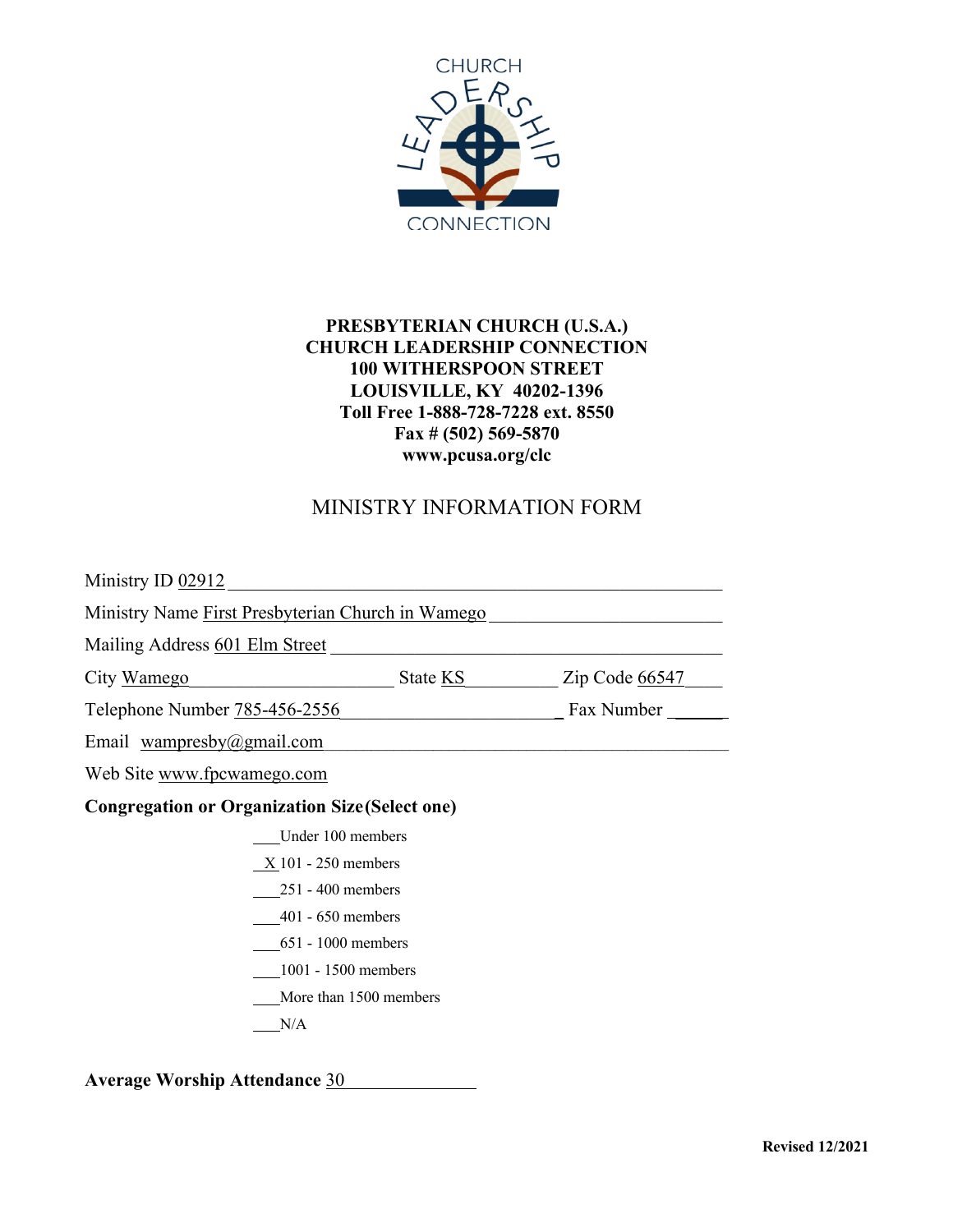

**Church School Attendance** 0

### **Church School Curriculum** N/A

Check if certified as eligible for participation in the Seminary Debt Assistance Program

#### **Ethnic Composition of Congregation** *(in whole %):*

*Enter the percentage of each racial ethnic component of your congregation.*

|                |                                    | 1% American Indian or Alaska Native          |                                                                      |      |            |                                                    |
|----------------|------------------------------------|----------------------------------------------|----------------------------------------------------------------------|------|------------|----------------------------------------------------|
|                |                                    | Asian                                        |                                                                      |      |            |                                                    |
|                |                                    |                                              | Black or African American (African Native, Caribbean)                |      |            |                                                    |
|                |                                    | Hispanic Latino/Latina, Spanish              |                                                                      |      |            |                                                    |
|                |                                    | Middle Eastern                               |                                                                      |      |            |                                                    |
|                |                                    | Native Hawaiian or Other Pacific Islander    |                                                                      |      |            |                                                    |
|                |                                    | 99% White                                    |                                                                      |      |            |                                                    |
|                |                                    | Other                                        |                                                                      |      |            |                                                    |
|                |                                    |                                              |                                                                      |      |            |                                                    |
|                |                                    |                                              |                                                                      |      |            | Presbytery of Northern Kansas Synod of Mid America |
|                |                                    |                                              |                                                                      |      |            |                                                    |
|                |                                    |                                              |                                                                      |      |            |                                                    |
|                | <b>Community Type (select one)</b> |                                              |                                                                      |      |            |                                                    |
|                |                                    | College                                      | Rural                                                                |      | Suburban   |                                                    |
|                |                                    | Small City                                   | X Town                                                               |      | Urban      |                                                    |
|                |                                    | Village                                      | Recreation                                                           |      | Retirement |                                                    |
|                |                                    | N/A                                          |                                                                      |      |            |                                                    |
|                |                                    |                                              |                                                                      |      |            |                                                    |
|                |                                    | <b>Clerk of Session Contact Information:</b> |                                                                      |      |            |                                                    |
|                | Name Dr. Richard Shields           |                                              |                                                                      |      |            |                                                    |
|                |                                    |                                              | Address 3025 Sunnyside Drive 2012 19:30 Address 3025 Sunnyside Drive |      |            |                                                    |
| City Manhattan |                                    |                                              |                                                                      |      |            | State KS Zip Code 66502                            |
|                |                                    |                                              | Preferred Phone 785-477-0524 Alternate Phone 785-456-2556            |      |            |                                                    |
|                |                                    |                                              |                                                                      |      |            |                                                    |
|                | E-mail_mftpusjr@cox.net            |                                              | FAX                                                                  | None |            |                                                    |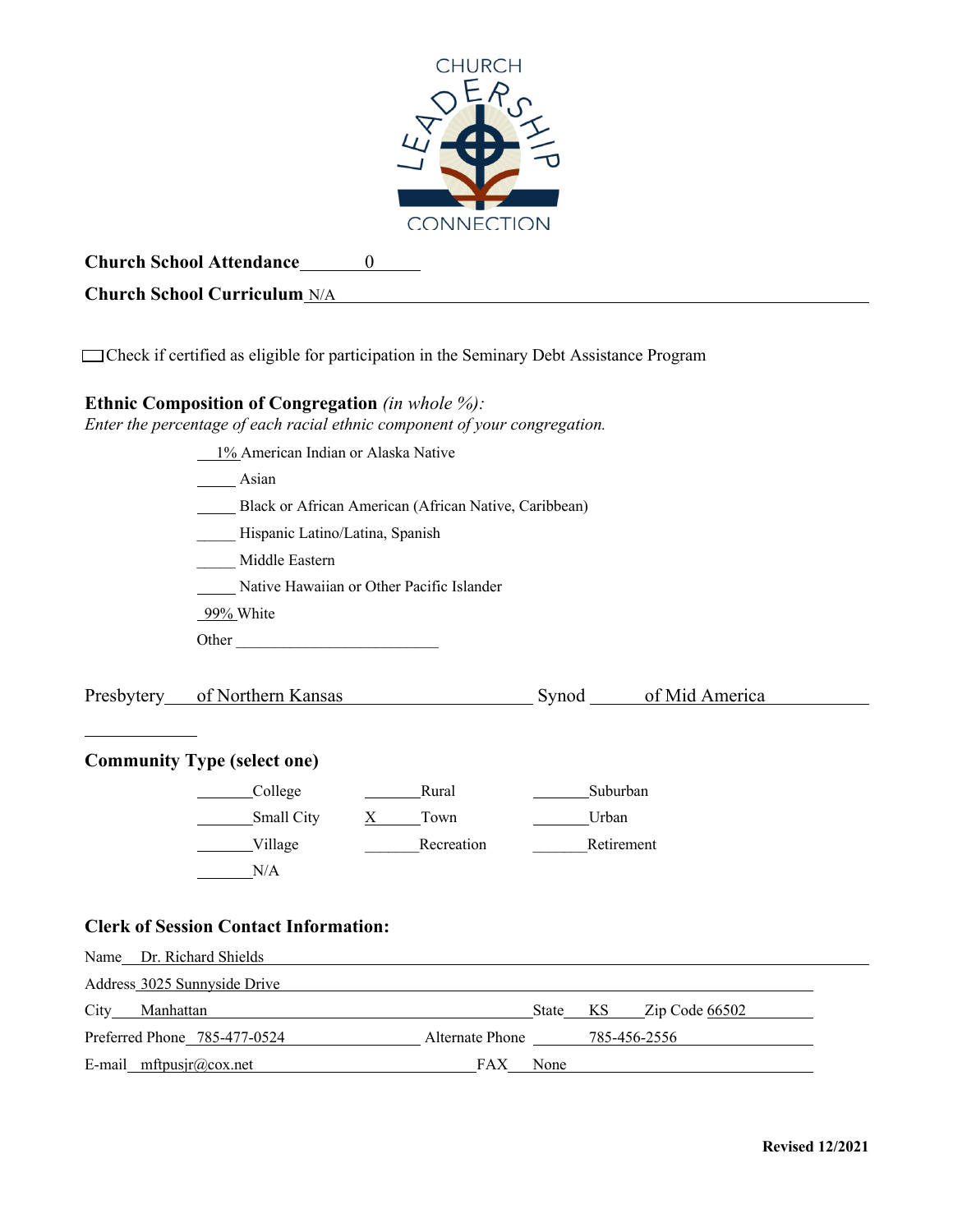

## **\*Select below the position to be filled and the minimal number of years of experience required (***e.g. no experience, first ordained call, up to 2 years, 2-5 years, 5-10 years, or above 10 years)*

| <b>Years of</b>   | <b>Position Type</b>                  | <b>Years of</b>   | <b>Position Type</b>               |
|-------------------|---------------------------------------|-------------------|------------------------------------|
| <b>Experience</b> |                                       | <b>Experience</b> |                                    |
|                   | Solo Pastor                           |                   | <b>General Assembly Staff</b>      |
|                   | Head of Staff (Multi-staff Pastor,    |                   | Church Business Administrator      |
|                   | who supervised two teaching elders    |                   |                                    |
|                   | and other staff)                      |                   |                                    |
|                   | Head of Staff (supervised one         |                   | <b>Executive Director</b>          |
|                   | teaching elder and other staff)       |                   |                                    |
|                   | <b>Associate Pastor (Christian</b>    |                   | Director of Music (non-ordained)   |
|                   | Education)                            |                   |                                    |
|                   | Associate Pastor (Youth)              |                   | Minister of Music (ordained)       |
|                   | <b>Associate Pastor (Other)</b>       |                   | Mission Co-worker (International)  |
|                   | Pastor (Church Planter, New           |                   | Christian Educator (Certified)     |
|                   | <b>Worshipping Community)</b>         |                   |                                    |
|                   | Pastor                                |                   | Christian Educator (non-certified) |
| X                 | (Transformation/Redevelopment)        |                   |                                    |
|                   | Pastor Interim                        |                   | Administrator                      |
|                   | Pastor (for a designated term)        |                   | <b>Funds Developer</b>             |
|                   | Pastor (Other Temporary i.e., Supply, |                   | <b>Finance Manager</b>             |
|                   | Student)                              |                   |                                    |
|                   | Pastor, yoked/parish                  |                   | Media Specialist                   |
|                   | Co-pastor                             |                   | Communicator                       |
|                   | <b>Executive Pastor</b>               |                   | Coordinator                        |
|                   | <b>Evangelist or Mission Pastor</b>   |                   | Youth Director (non-ordained)      |
|                   | Bi-vocational/Tentmaker               |                   | Other                              |
|                   | Chaplain                              |                   |                                    |
|                   | Pastoral Counselor                    |                   |                                    |
|                   | College/Seminary Faculty              |                   |                                    |
|                   | <b>Seminary Staff</b>                 |                   |                                    |
|                   | <b>Campus Ministry</b>                |                   |                                    |
|                   | General Presbyter/Executive           |                   |                                    |
|                   | Presbyter                             |                   |                                    |
|                   | Presbytery Leader                     |                   |                                    |
|                   | <b>Stated Clerk (Presbytery)</b>      |                   |                                    |
|                   | Synod Executive                       |                   |                                    |
|                   | Mid-Council Program Staff             |                   |                                    |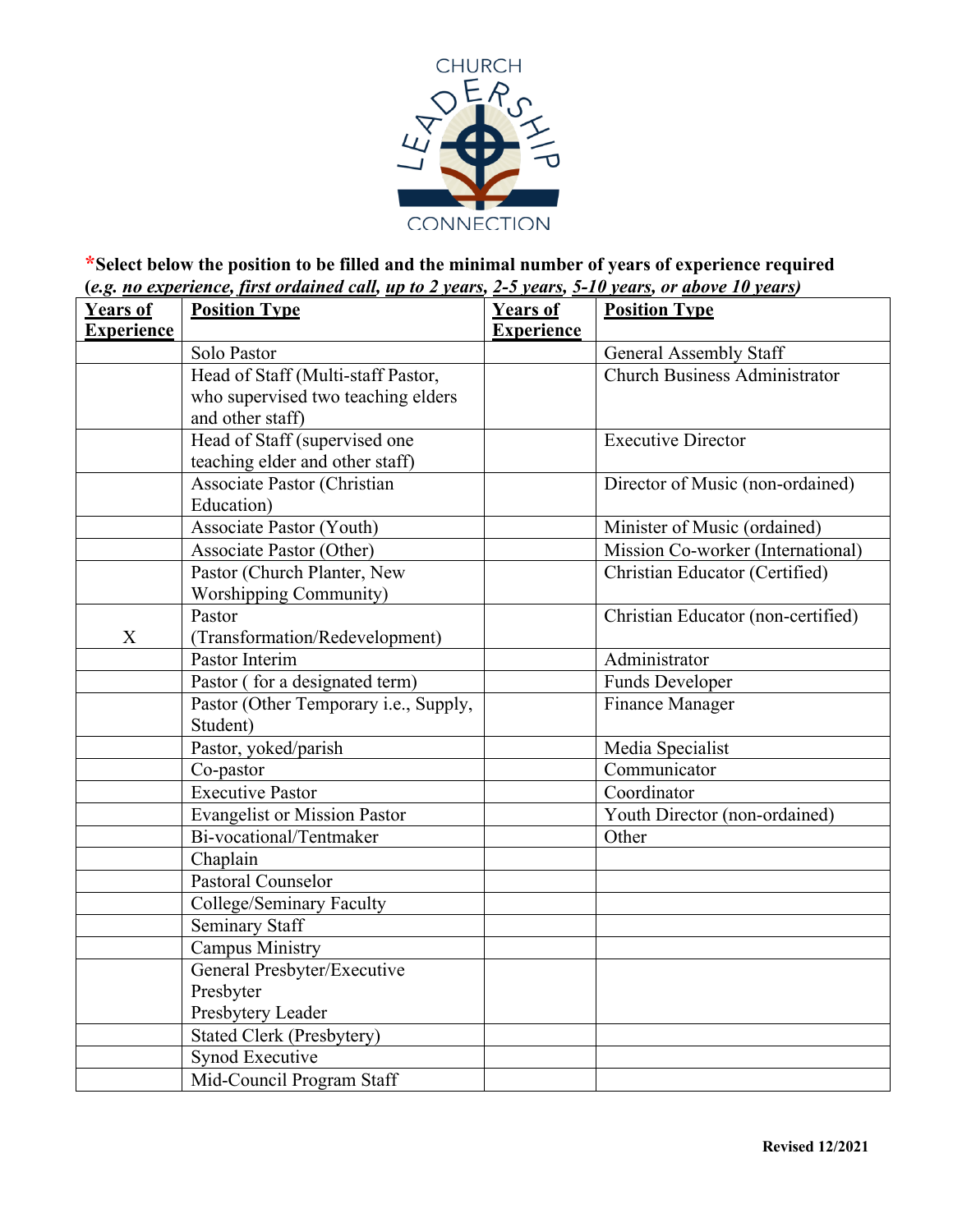

| X Full Time                                   |                                                                                                             | Part Time            | Open to Either                                                                                             |
|-----------------------------------------------|-------------------------------------------------------------------------------------------------------------|----------------------|------------------------------------------------------------------------------------------------------------|
|                                               | Bi-vocational (able to provide employment through outside partnership)                                      |                      |                                                                                                            |
|                                               | Is this a yoked congregation? $X$ No $Yes$<br>(If yes, please complete the Yoked Congregation Detail Form.) |                      |                                                                                                            |
|                                               |                                                                                                             |                      |                                                                                                            |
|                                               | <b>Clergy Couple</b> (Are you open to a clergy couple?) Yes $\overline{X}$                                  |                      |                                                                                                            |
|                                               |                                                                                                             |                      | <b>Certification/Training</b> (check below the desired certification or training needed for the position): |
|                                               |                                                                                                             |                      |                                                                                                            |
| <b>Interim/Transitional Ministry Training</b> |                                                                                                             |                      | <b>Interim Executive Presbyter Training</b>                                                                |
| <b>Certified Christian Educator</b>           |                                                                                                             |                      | <b>Certified Business Administrator</b>                                                                    |
| <b>Certified Conflict Mediator</b>            |                                                                                                             |                      | <b>Clinical Pastoral Education Training</b>                                                                |
| Other                                         |                                                                                                             |                      |                                                                                                            |
|                                               |                                                                                                             |                      |                                                                                                            |
| <b>Language Requirements</b>                  |                                                                                                             |                      |                                                                                                            |
| $\underline{X}$ English                       | Spanish                                                                                                     | Korean               | French                                                                                                     |
| Arabic                                        | Armenian                                                                                                    | Creole               | Portuguese                                                                                                 |
| Japanese                                      | Russian                                                                                                     | Swahili              | <b>Burmese</b>                                                                                             |
| Cambodian<br>Vietnamese                       | Indonesian<br>Taiwanese                                                                                     | Laotian<br>Cantonese | Thai<br>Mandarin Chinese                                                                                   |

#### **Mission Statement**

What is your congregation's or organization's Mission Statement? We seek God for who God truly is, not who we want God to be. We pray to do God's will, not for God to do our will. Our way and God's way are united in love. **We Care – We Worship – We Teach – We Proclaim – We Serve – We Do!**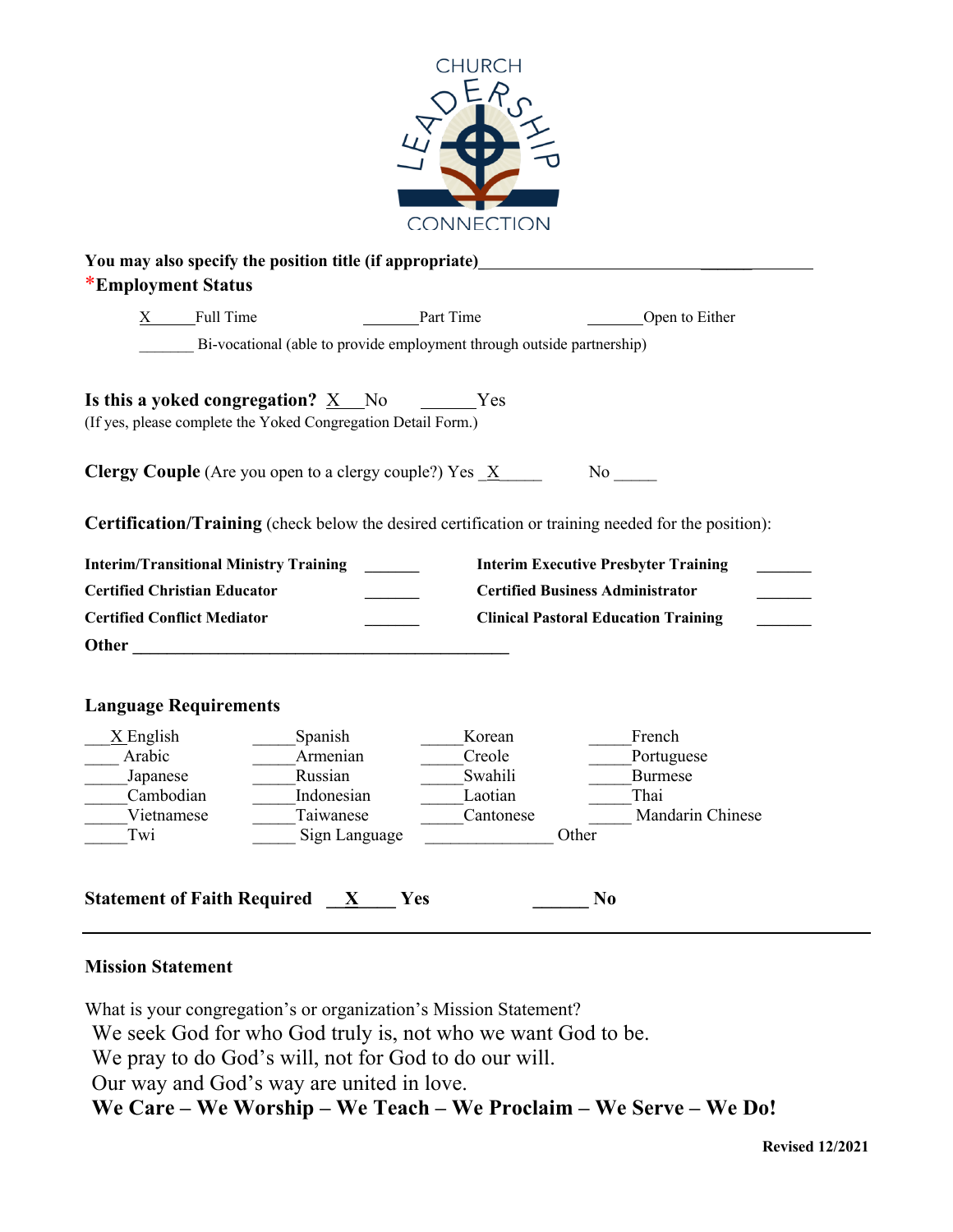

# **NARRATIVE QUESTIONS**

*(For each narrative question, please limit your responses to no more than 1500 characters including spaces and punctuation.)*

**1.** What is the congregation's or organization's vision for ministry? Additionally describe how this vision is lived out.

*Before you read our responses, we wish to show you a video that reflects our mission and heart. Follow with the link or code below to our "Why Wamego" page and click on the video icon.* 

Why Wamego | FPCWamego (firstpresbyterianchurchinwamego.com)

*Our vision for the church in Wamego is to be a public presence for Christ, with a pastor who is active in the community leading a congregation with a heart for service. Our vision for the church is relational, with a pastor who gets to know the members, and with members who embody community during all seven days of the week. COVID and other difficulties have slowed down the vibrant life this congregation enjoyed in prior years, but it can be strengthened anew. The heart and sinews are there, God willing.*

- **2.** How do you feel called to reach out to address the emerging needs of your community or constituency? *Wamego is a growing town with growing needs. There is so much that needs to be done among the poor, among the unchurched, among all who need a faith home that teaches love and acceptance. There is so much that this congregation can do with the talents it has. Our call is to reach outside the sanctuary's doors. Our call is to grow a diverse, loving, enthusiastic body of believers inside the church and take those diverse experiences, love, and enthusiasm into the mission field.*
- **3.** How will this position help you to reach your vision and mission goals?

*In our vision, a pastor's call is to motivate, inspire, encourage, and energize. Our call – pastor and congregation hand-in-hand -- is to the community at large. Stated conversely, a call divorced from the community does not build the body of Christ, inside or outside our doors. A pastor with ideas and a bias for action will find enthusiastic helpers here. A relationship-building pastor will find friends here. This is a call to join us in the arena of faith.*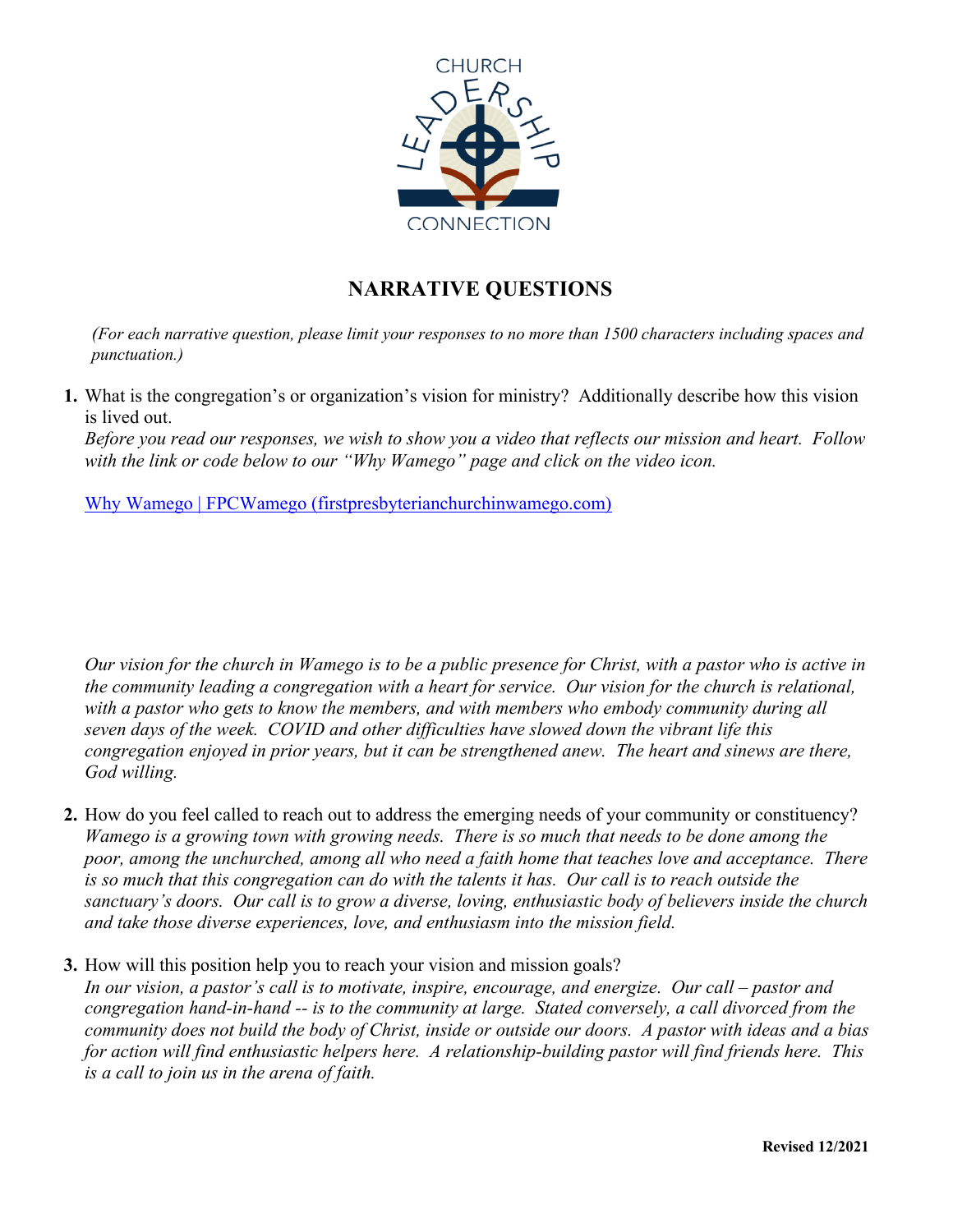

**4.** Provide a description of the characteristics needed by the person who is open to being called to this congregation and/or organization.

*We hope you have watched the video linked in question 1 above to gain a sense of who we ask God to call to us. While we have emphasized relationship building and a heart for mission in these written questions, and while the Leadership Competencies section of this form is prayerfully granular, we appreciate that faith leaders are not created by mixing pre-determined ingredients. Rather, the wonderful diversity of ingredients in each individual makes something entirely unique. We cannot prejudge what mix would qualify a candidate for a call. That chemistry will make itself known upon making your acquaintance.* 

**5.** For what specific tasks, assignments, and programs areas will this person have responsibility? *Ministry is not "tasks," "assignments," "and "programs." Ministry is leading people to Christ and nurturing them into mature, active faith. We are a small church. The pastor will be a pastor to people, not to programs. This congregation is not looking for an administrator. We are more than capable of taking care of the money, the property, the insurance, and all those things. We pray for a pastor who believes that God has called all believers to draw people to Christ. We pray for a pastor that will then inspire those so drawn to use their talents to serve the community and to grow the circle of faith.*

## **OPTIONAL LINKS**

Provide below any links to online information that may help call seekers understand your congregation or organization. (e.g. *organization or community websites, online newsletters, demographic information*) Please note the CLC system does not warehouse links. (Limit characters to 500)

www.fpcwamego.com/whywamego www.fpcwamego.com and https://www.facebook.com/1stpresbyinwamego

For more about living in Wamego: Visit Wamego, Kansas - Small Town. Big Experience.

We are, of course, next door to a major public university, with all the cultural amenities that such proximity entails. Check out Manhattan, Kansas at Manhattan Convention & Visitors Bureau | Official Website (manhattancvb.org)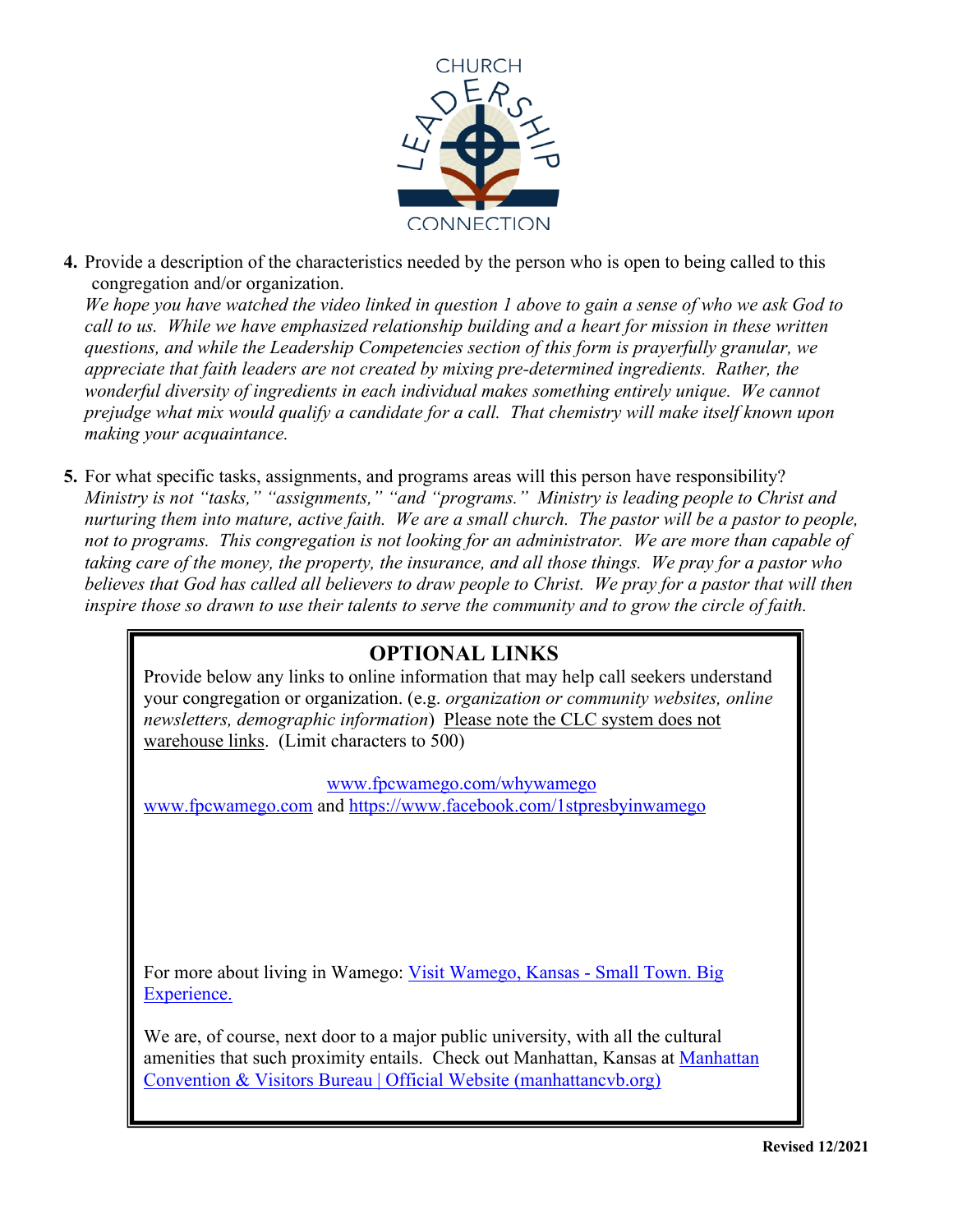

# **\*LEADERSHIP COMPETENCIES**

(Select 10 leadership competencies from the list below that are required for the position.)

|                           |                                                                                                                                                                                                                                                                                                                                                               | THEOLOGICAL/SPIRITUAL INTERPRETER                                                                                                                                                                                                                                                                                                                                               |
|---------------------------|---------------------------------------------------------------------------------------------------------------------------------------------------------------------------------------------------------------------------------------------------------------------------------------------------------------------------------------------------------------|---------------------------------------------------------------------------------------------------------------------------------------------------------------------------------------------------------------------------------------------------------------------------------------------------------------------------------------------------------------------------------|
|                           | <b>Compassionate</b> – having the ability to suffer with<br>others; being motivated by others pain and is<br>called into action as advocate; is motivated by<br>caring for others while concurrently keeping the<br>organizational goals clearly in focus.                                                                                                    | Hopeful – maintains stability in the moment and hope for the future;<br>provides direction, guidance, and faith when describing basic needs;<br>and helps followers to see a way through chaos and complexity.                                                                                                                                                                  |
| X                         | Preaching and Worship Leadership: Is a<br>consistently effective preacher and worship leader;<br>is able to inspire from the pulpit; communicates a<br>clear and consistent message through sermons that<br>are carefully prepared and artfully delivered;<br>projects the identity and character of the<br>congregation through worship leadership presence. | Spiritual Maturity: Shows strong personal depth and spiritual<br>grounding; demonstrates integrity by walking the talk and by<br>responding with faithfulness of purpose; is seen by others as<br>trustworthy and authentic; nurtures a rich spiritual life; seeks the<br>wisdom and guidance of appropriate mentors; is able to articulate a<br>clear and consistent theology. |
|                           | Lifelong Learner - individuals who use every<br>experience in life as a potential tool for growth;<br>one who pursues continuing education; and those<br>who build on strengths and seek assistance to<br>improve weaknesses.                                                                                                                                 | Teacher – creates learning environments where students are active<br>participants as individuals and as members of collaborative groups;<br>designs lesson plans that teach concepts, facts, and theology;<br>effectively uses multiple learning tools to reach a wide variety of<br>learners; revises instructional strategies based upon<br>ministry/organization context.    |
|                           |                                                                                                                                                                                                                                                                                                                                                               | <b>COMMUNICATION</b>                                                                                                                                                                                                                                                                                                                                                            |
| $\boldsymbol{\mathrm{X}}$ | <b>Communicator</b> - Advances the abilities of<br>individuals and the organizations through active<br>listening supported with meaningful oral and<br>written presentation of information.                                                                                                                                                                   | Bilingual – having the ability to use two languages, especially with<br>equal or nearly equal fluency; able to use multiple languages in<br>communication.                                                                                                                                                                                                                      |
| X                         | <b>Public Communicator - Demonstrates a</b><br>comfortable ease when speaking in a variety of<br>settings (both small and large groups); is effective<br>at addressing a variety of topics; can get messages<br>across with the desired effect.                                                                                                               | Media Communicator: Has experience developing materials for a<br>variety of written or multimedia forms of communications (print,<br>Internet-based, social media, etc.)                                                                                                                                                                                                        |
| X                         | Technologically Savvy - the ability to navigate<br>successfully the world of technology using<br>software, blogging, multi-media, and websites as<br>tools for ministry.                                                                                                                                                                                      |                                                                                                                                                                                                                                                                                                                                                                                 |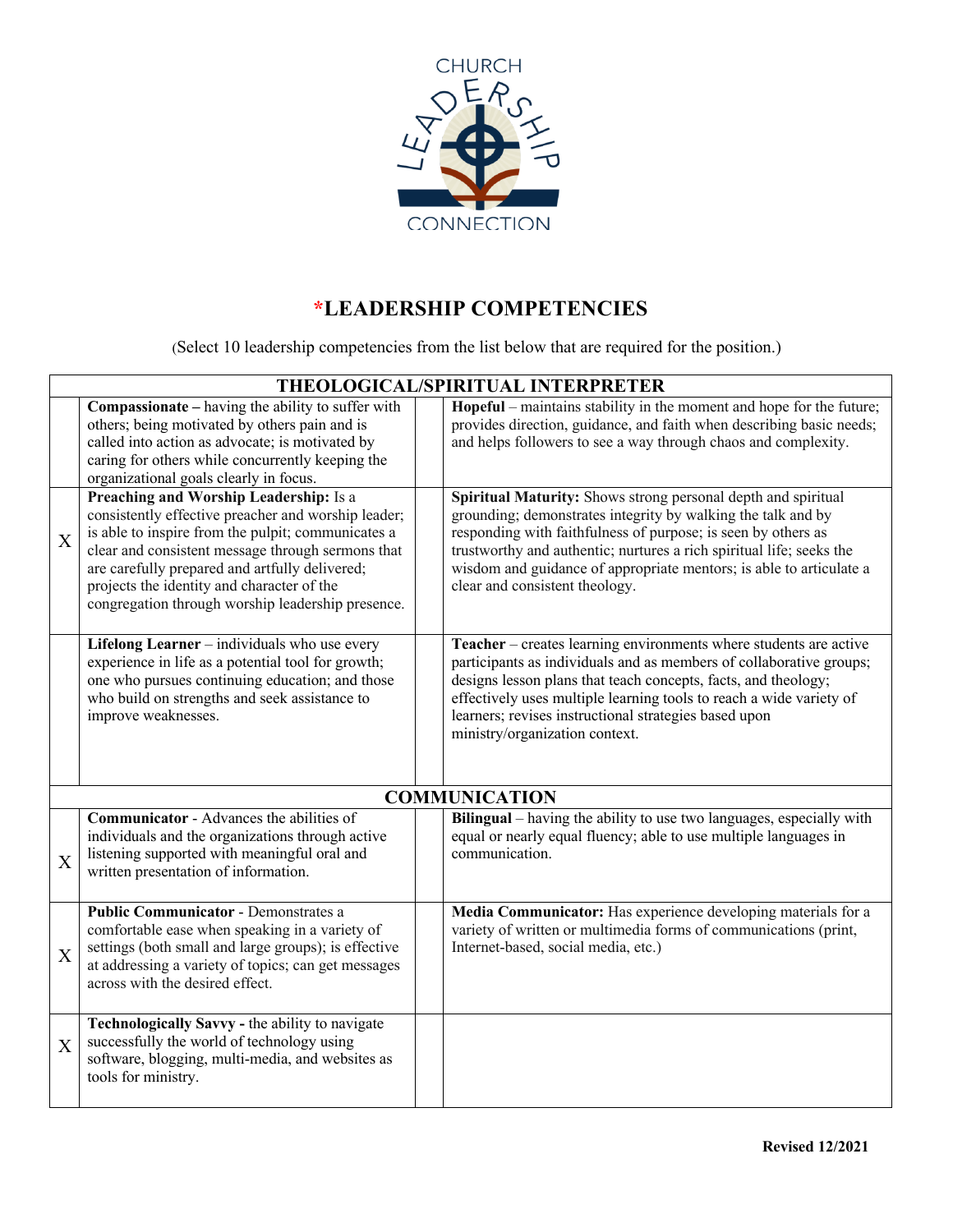

|   |                                                                                                                                                                                                                                                                                                                                                                                       |   | ORGANIZATIONAL LEADERSHIP                                                                                                                                                                                                                                                                                                                                                                                                                      |
|---|---------------------------------------------------------------------------------------------------------------------------------------------------------------------------------------------------------------------------------------------------------------------------------------------------------------------------------------------------------------------------------------|---|------------------------------------------------------------------------------------------------------------------------------------------------------------------------------------------------------------------------------------------------------------------------------------------------------------------------------------------------------------------------------------------------------------------------------------------------|
|   | $\Delta$ dvisor – an individual others turn to for counsel<br>and guidance; provides coaching; expertise for<br>congregations or other organizations.                                                                                                                                                                                                                                 | X | <b>Change Agent</b> – having the ability to lead the change process<br>successfully; anchoring the change in the<br>congregation's/organization's vision and mission.                                                                                                                                                                                                                                                                          |
|   | <b>Contextualization</b> $-$ the ability to assess<br>accurately the context, environment, history,<br>relationships and uniqueness of a congregation or<br>organization.                                                                                                                                                                                                             |   | Culturally Proficient - having solid understanding of the norms,<br>values and common behaviors of various peoples, including direct<br>experience working in multiple cultural and cross-cultural settings.                                                                                                                                                                                                                                   |
|   | Externally Aware - identifies and keeps informed<br>of the polity of the church and/or the organization;<br>maintains current with laws, regulations, policies,<br>procedures, trends, and developments both<br>internally and in the larger society.                                                                                                                                 |   | <b>Entrepreneurial</b> - leaders that are creative in using resources;<br>identifies opportunities to develop; is willing to take risks, initiates<br>actions that involve a deliberate risk to achieve a recognized benefit<br>or advantage.                                                                                                                                                                                                  |
|   | Risk Taker $-$ persons with the ability to take<br>appropriate risk to accomplish needed goals; one<br>who thinks outside the box and who is not afraid<br>of challenging the status-quo.                                                                                                                                                                                             |   | Task Manager - Assures that effective controls are developed and<br>maintained to ensure the integrity of the organization; holds self and<br>others accountable for rules and responsibilities; can be relied upon<br>to ensure that projects within areas of specific responsibility are<br>completed in a timely manner and within budget; and monitors and<br>evaluates plans, focuses on results and measuring attainment of<br>outcomes. |
|   | Willingness to Engage Conflict: Steps up to<br>conflicts, seeing them as opportunities; reads<br>situations quickly; good at focused listening; can<br>identify common ground and elicit cooperation<br>from others in crafting mutual solutions.                                                                                                                                     |   | Decision Making: Makes effective decisions, balancing analysis,<br>wisdom, experience, and judgment; is aware of the long term<br>implications of choices made; is generally regarded as offering<br>solutions and suggestions that are correct and effective.                                                                                                                                                                                 |
|   | Organizational Agility: Is astute about how<br>congregations and/or organizations work; knows<br>how to get things done through formal and<br>informal channels; understands the importance of<br>supporting good policy, practice, and procedure;<br>appreciates the power in the culture of a<br>congregation; is politically savvy.                                                | X | Strategy and Vision: Sees ahead clearly, keeping focused on the<br>larger picture; can anticipate future consequences and trends<br>accurately; is future oriented; casts a compelling and inspired vision<br>for a preferred future; sees possibility; crafts breakthrough strategies.                                                                                                                                                        |
|   | Financial Manager - deliver results by<br>maximizing organizational effectiveness and<br>sustainability through the best use of available<br>financial resources; allocates and manages<br>finances transparently; implements strategies to<br>achieve operational efficiencies and value for<br>money; puts in place rigorous and comprehensive<br>financial accountability systems. |   | Funds Developer – maintains the ability to solicit donations used to<br>fund the budget of the organization; effectively expresses the needs<br>for funds to potential donors; responsible for adding new potential<br>donors to the organization's contact list; prepares statement of<br>planned activities and enlists support for mission initiatives.                                                                                     |
| X | <b>Collaboration:</b> Has a natural orientation toward<br>getting people to work together; shares wins and<br>successes; fosters open dialogue; lets people finish<br>and be responsible for their work; creates strong<br>feelings of belonging among group members; is a<br>good judge of talent and can accurately assess the                                                      |   |                                                                                                                                                                                                                                                                                                                                                                                                                                                |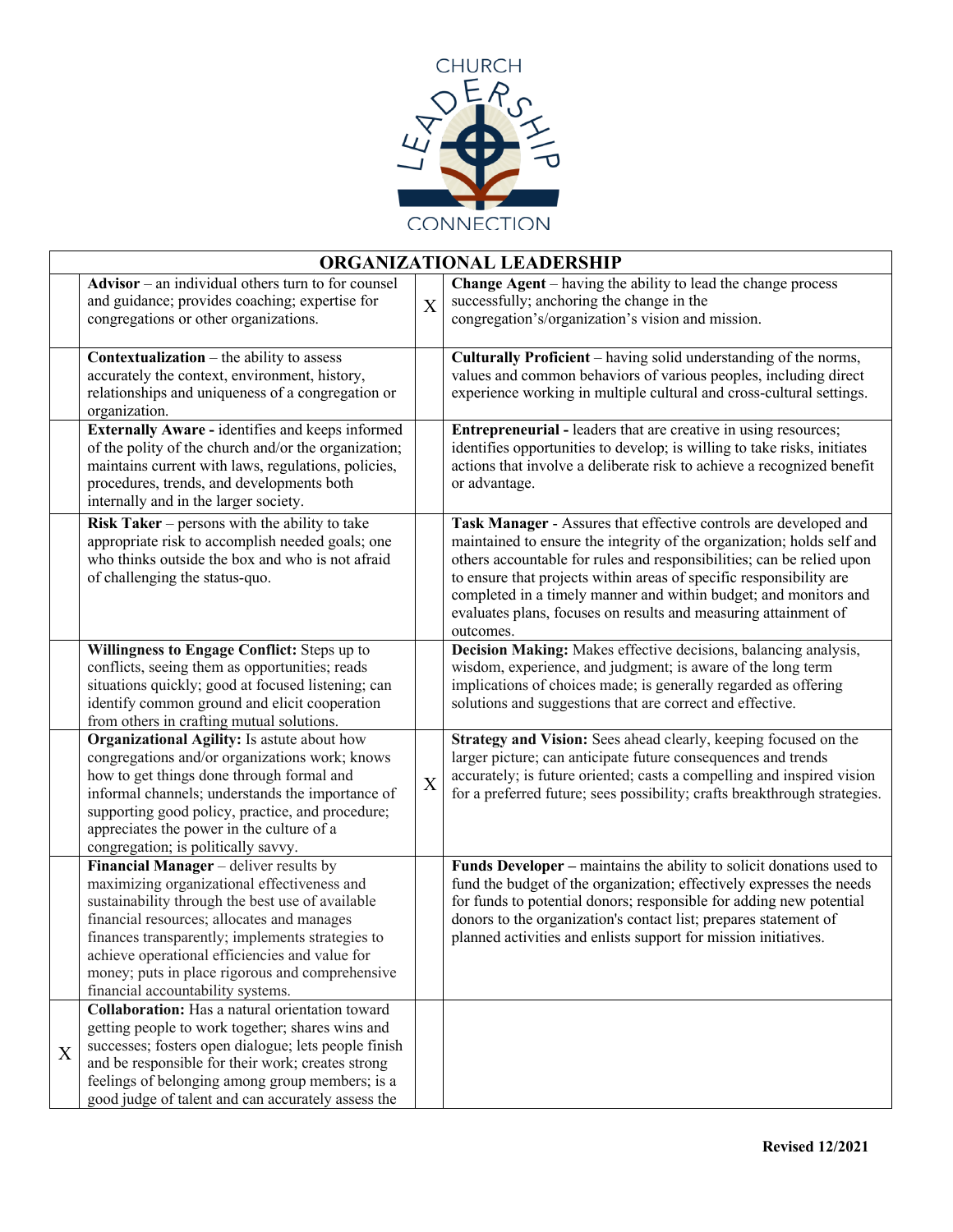

|                  | strengths and limitations of others.                                                                                                                                                                                                                                                                                                                                                                                                    |   |                                                                                                                                                                                                                                                                                                                                                                              |
|------------------|-----------------------------------------------------------------------------------------------------------------------------------------------------------------------------------------------------------------------------------------------------------------------------------------------------------------------------------------------------------------------------------------------------------------------------------------|---|------------------------------------------------------------------------------------------------------------------------------------------------------------------------------------------------------------------------------------------------------------------------------------------------------------------------------------------------------------------------------|
|                  |                                                                                                                                                                                                                                                                                                                                                                                                                                         |   | <b>INTERPERSONAL ENGAGEMENT</b>                                                                                                                                                                                                                                                                                                                                              |
| X                | <b>Interpersonal Engagement - Displays a</b><br>consistent ability to build solid relationships of<br>trust and respect inside and outside of the<br>organization; engage people, organizations, and<br>partners in developing goals, executing plans, and<br>delivering results; use negotiation skills and<br>adaptability to encourage recognition of joint<br>concerns, collaboration, and to influence the<br>success of outcomes. |   | Bridge Builder – possessing a certain responsibility for the unity of<br>the congregation and or organization; works to connect people of<br>different cultures, worldviews, and theological positions.                                                                                                                                                                      |
| $\boldsymbol{X}$ | Motivator - Creates and sustains an organizational<br>culture which permits others to provide the quality<br>of service essential to high performance. Enables<br>others to acquire the tools and support they need to<br>perform well; and influences others toward a spirit<br>of service and meaningful contributions to mission<br>accomplishment.                                                                                  |   | Personal Resilience: Learns from adversity and failure; picks up on<br>the need to change personal, interpersonal, and leadership behaviors;<br>deals well with ambiguity; copes effectively with change; can decide<br>and act without having the total picture; comfortably handles risk<br>and uncertainty; seeks feedback; expresses personal regret when<br>appropriate |
|                  | Initiative: Demonstrates ambition is highly<br>motivated; is action oriented and full of energy for<br>things seen as challenging; seizes opportunity;<br>pushes self and others to achieve desired results.                                                                                                                                                                                                                            | X | Flexibility - Adapts behavior and work methods in response to new<br>information, changing conditions, unexpected obstacles, or<br>ambiguity; remains open to new ideas and approaches; and works<br>concurrently on related and conflicting priorities without losing<br>focus or attention.                                                                                |
|                  | Self Differentiation: Demonstrates strong and<br>appropriate personal boundaries in relationships;<br>has a healthy appreciation of self, without being<br>egotistical; is emotionally mature; can maintain a<br>less- anxious presence in the midst of turmoil; is<br>not overly dependent upon outside affirmation;<br>works to build a strong personal support system.                                                               |   |                                                                                                                                                                                                                                                                                                                                                                              |

**\*COMPENSATION AND HOUSING:** *A range is needed for matching purposes. The maximum salary is not published anywhere*. Effective salary is cash salary plus housing allowance or manse value and other compensation considered "effective salary" by the Board of Pensions of the PC (U.S.A.)

See Effective Salary Definition at **Board of Pensions**.

| Minimum <i>Effective</i> Salary \$ | \$51,600.98                                      | Maximum <i>Effective</i> Salary | \$56,600.98 |
|------------------------------------|--------------------------------------------------|---------------------------------|-------------|
| Housing Type                       | Manse                                            |                                 |             |
|                                    | Housing Allowance                                |                                 |             |
|                                    | Open To Either (Manse or Housing Allowance)      |                                 |             |
|                                    | Not Applicable (For Non-pastoral Positions Only) |                                 |             |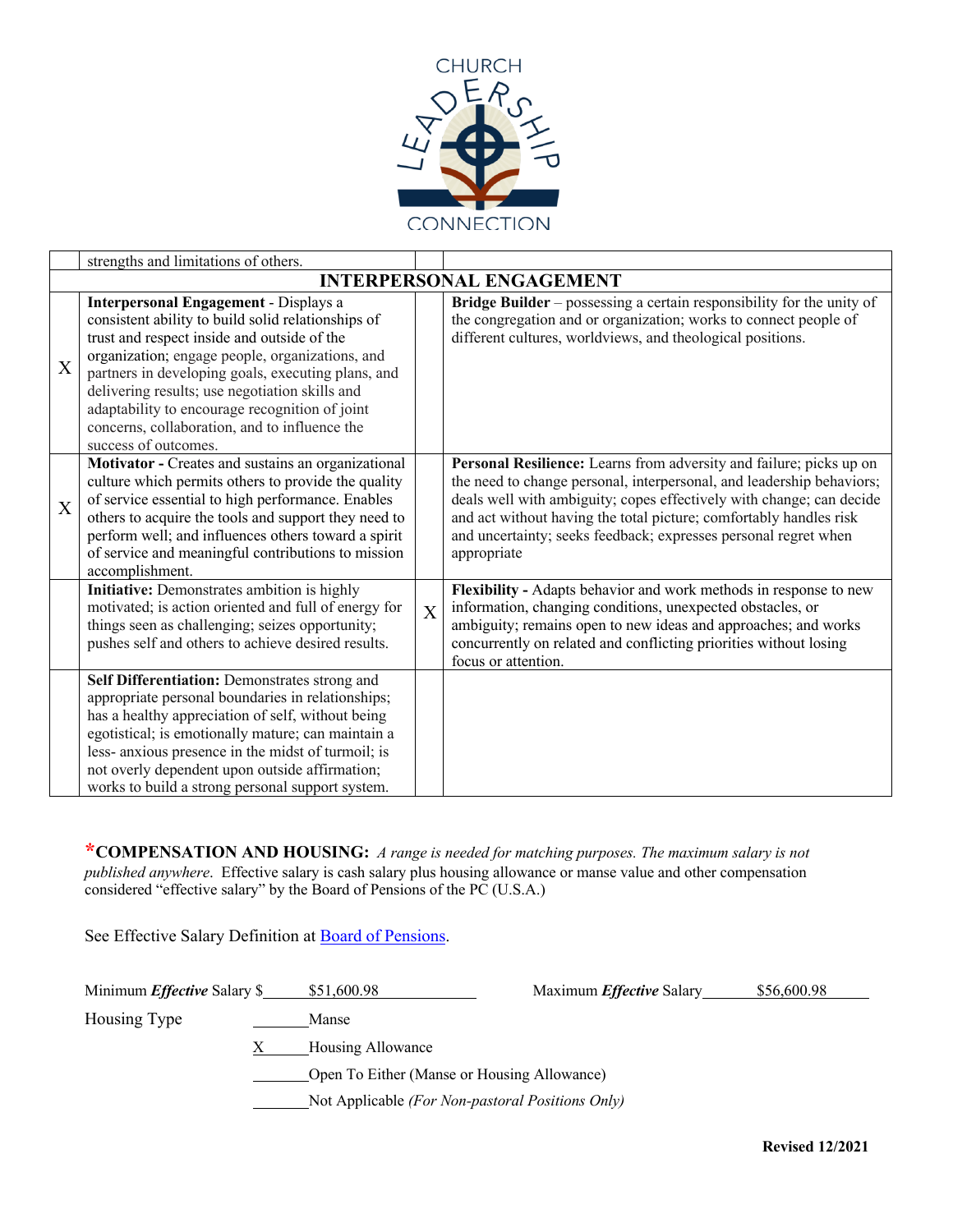

### **\*EQUAL EMPLOYMENT OPPORTUNITY**

The unity of believers in Christ is reflected in the rich diversity of the Church's membership. In Christ, by the power of the Spirit, God unites persons through baptism regardless of race, ethnicity, age, sex, disability, geography, or theological conviction. There is therefore, no place in the life of the Church for discrimination against any person. The Presbyterian Church (U.S.A.) shall guarantee full participation and representation in its worship, governance, and emerging life to all persons or groups within its membership. No member shall be denied participation or representation for any reason other than stated in this Constitution. (F-1.0403)

Each Pastor Nominating committee and Search committee is expected to undertake its search for a Teaching Elder in a manner consistent with the good news that in the church "….*as many of you as were baptized into Christ have put on Christ. There is neither Jew nor Greek, there is neither slave nor free, there is neither male nor female; for you are all one in Christ Jesus."*

Has the Pastor Nominating Committee and Search Committee affirmed its intention to follow the Form of Government in this regard?

> \_\_X\_\_ Yes \_\_\_\_ No

#### **REFERENCES (Limit 3)**

**Below, please list three persons who know your congregation. You might list your Presbytery leadership, a neighboring pastor, or other persons whom you believe can give a clear and accurate reference for your congregation.**

| Name Rev. Robert Campbell McConnell                            |
|----------------------------------------------------------------|
| Address P.O. Box 1308 Georgetown, CO 80444                     |
| Phone Numbers 785-313-4700                                     |
| Relation Pulpit supply for First Presbyterian Church in Wamego |
| E-mail remeconnell@yahoo.com                                   |
|                                                                |
| Name Rev. Marilyn W. Sweet                                     |
| Address 528 12 <sup>th</sup> Road Oketo, KS 66518              |
| Phone Numbers 785-562-6117 for texts $&$ e-mails               |
| Relation Pulpit supply for First Presbyterian Church in Wamego |
| E-mail marilyni.sweet@gmail.com                                |
|                                                                |